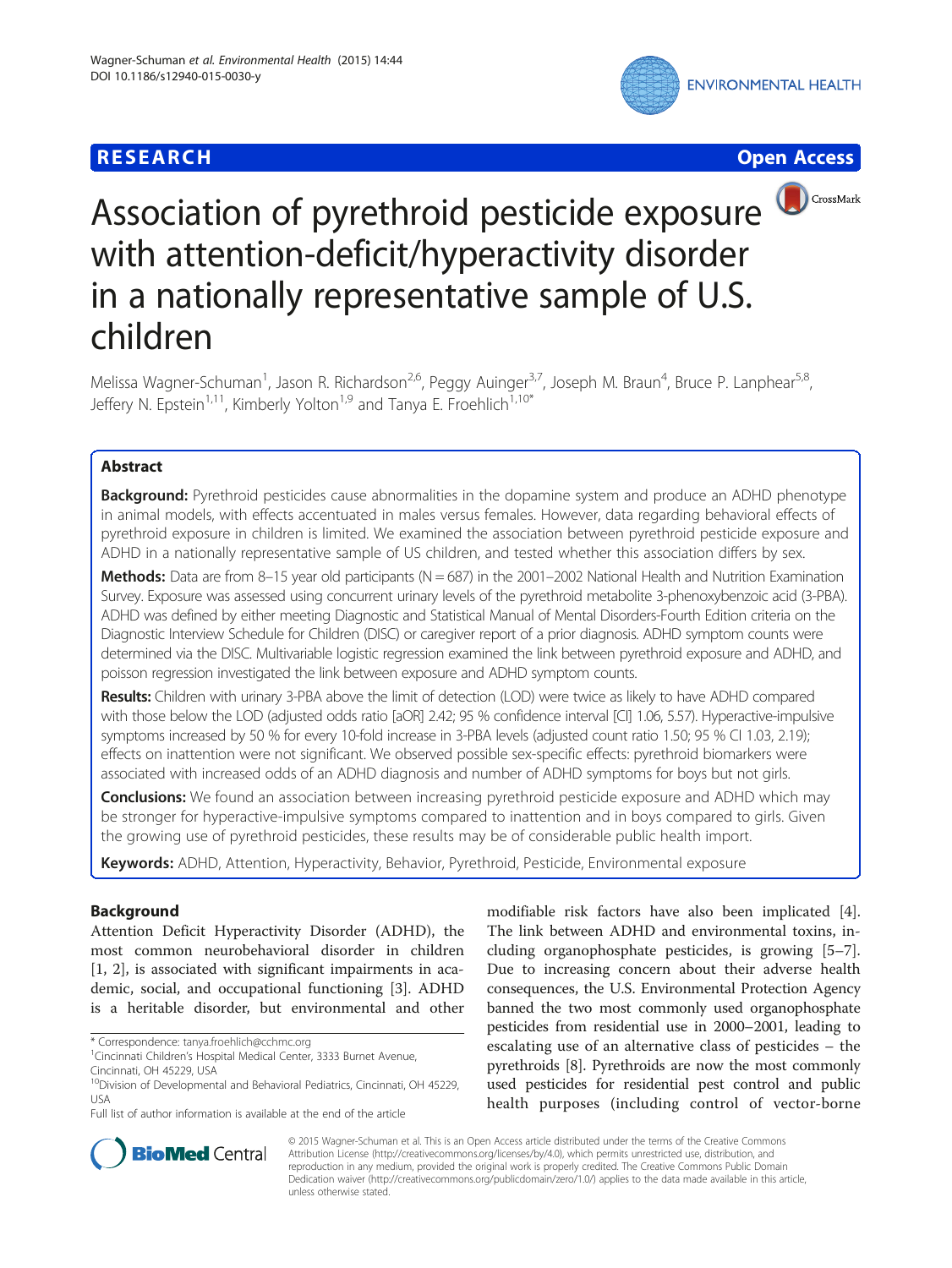diseases) [\[8\]](#page-8-0), and are also increasingly used in agriculture [[9, 10\]](#page-8-0), with U.S. biomonitoring studies confirming widespread exposure to one or more pyrethroids [\[11\]](#page-8-0).

Although pyrethroid pesticides are often considered a "safer" choice because they are generally not as acutely toxic as organophosphates [[12\]](#page-8-0), animal studies indicate that exposure to pyrethroids may not be benign. Specifically, increased dopamine transporter (DAT) expression [[13\]](#page-8-0) and elevated DAT-mediated dopamine uptake [[14](#page-8-0), [15\]](#page-8-0) were detected in mice exposed to the pyrethroids deltamethrin and permethrin. Given that elevated DAT expression has been observed in some studies of individuals with ADHD [\[16\]](#page-8-0) and that a dopamine deficit has been hypothesized to be central to the neurophysiology of ADHD [[17](#page-8-0)], it is plausible that pyrethroid exposure could elevate the risk for developing ADHD. Indeed, numerous studies have found that rodents exposed to pyrethroids during a critical period of brain development have increased locomotor activity during adulthood [[18](#page-8-0)–[23](#page-8-0)]. In addition, this animal research indicates that there may be a heightened vulnerability to the effects of pyrethroid exposure on hyperactivity, impulsivity, and dopamine transporter levels in male compared to female mice [\[23](#page-8-0), [24](#page-8-0)].

In prior publications, the behavioral effects of pyrethroid exposure in children have received little attention. Oulhote et al. found that postnatal pyrethroid exposure was associated with general behavioral difficulties [\[25](#page-8-0)], but, contrary to the animal study findings, this association was more pronounced in girls compared to boys. [[25\]](#page-8-0) Quiros-Alcala et al. did not observe a significant relationship between current pyrethroid exposure and parent report of a prior ADHD diagnosis [[26\]](#page-8-0). However, no previous publications have utilized an ADHD-specific diagnostic measure or examined ADHD symptoms dimensionally when evaluating the association between pyrethroid biomarkers and ADHD.

We hypothesized that current pyrethroid pesticide exposure would be associated with a positive ADHD diagnostic status and an increased number of ADHD symptoms in a nationally representative sample of U.S. children when ascertainment included an ADHD-specific diagnostic measure. In addition, we sought to test whether the effects of pyrethroids differed in boys compared to girls, given that human and animal studies indicate contrasting sex-specific effects.

# Methods

# Study participants

Our study sample consisted of subjects that participated in the National Health and Nutrition Examination Survey (NHANES). The NHANES is a multi-stage probability sample survey that assesses the health and nutritional status of the US population. We used data from NHANES 2001–2002 for 8 to 15 year old children, which was the only NHANES cycle that included a structured diagnostic interview of children's ADHD symptoms, concurrent pyrethroid pesticide biomarkers, and relevant covariates [[27](#page-8-0)]. Pyrethroid pesticide exposure measurements were collected in a random sample of 50 % of the 8 to 11 year olds and 33 % of the 12 to 15 year olds who participated in the 2001–2002 data collection. Data from the diagnostic interview of ADHD symptoms was available for 84 % of children. Of the 2,028 8 to 15 year old children participating in the NHANES, data from 687 children (34 % of total) was available for these analyses. Children who were included in these analyses did not differ from children who were not included on age, sex, race/ethnicity, income, health insurance status, prenatal tobacco exposure, birth weight, current tobacco exposure, blood lead level, urinary organophosphate metabolite levels, caregiver report of a prior ADHD diagnosis, ADHD diagnostic status as determined by DSM-IV criteria, or ADHD defined by caregiver report and/or DSM-IV criteria (See Table [1](#page-2-0)).

# ADHD measurement

Our primary outcome was ADHD, defined as meeting DSM-IV criteria for ADHD and/or having a caregiverreported prior diagnosis of ADHD. The National Institute of Mental Health Diagnostic Interview Schedule for Children (DISC) was used to assess for DSM-IVdefined ADHD based on standardized algorithms as per prior studies [\[1](#page-7-0)]. The DISC is a structured diagnostic interview instrument designed for use in epidemiological and clinical studies, with reliable versions available in English [[28](#page-8-0)] and Spanish [[29, 30](#page-8-0)]. Caregivers completed the ADHD DISC module two to four weeks after the child's NHANES Mobile Examination Center evaluation, providing information about the child's ADHD symptoms, age of onset, symptom pervasiveness, and related impairments over the prior twelve months. In our sample, participants' Inattentive symptom counts had a mean  $(SD) = 1.3$  (2.4), median = 0, and range = 0-9; Hyperactive-Impulsive symptom counts had a mean  $(SD) = 1.0$  (2.0), median = 0, and range = 0-9. Given that over half of children diagnosed with ADHD during earlier childhood continue to have significant impairment but no longer meet formal diagnostic criteria during adolescence [\[31, 32](#page-8-0)], and that successful treatment with ADHD medications can reduce symptoms below the diagnostic threshold, our primary ADHD case definition also included prior caregiver report of an ADHD diagnosis. To determine whether a child had a prior ADHD diagnosis, caregivers were asked, "Has a doctor or health professional ever told you that [child's name] had attention deficit disorder?" during an NHANES interview module that occurred before the DISC interview.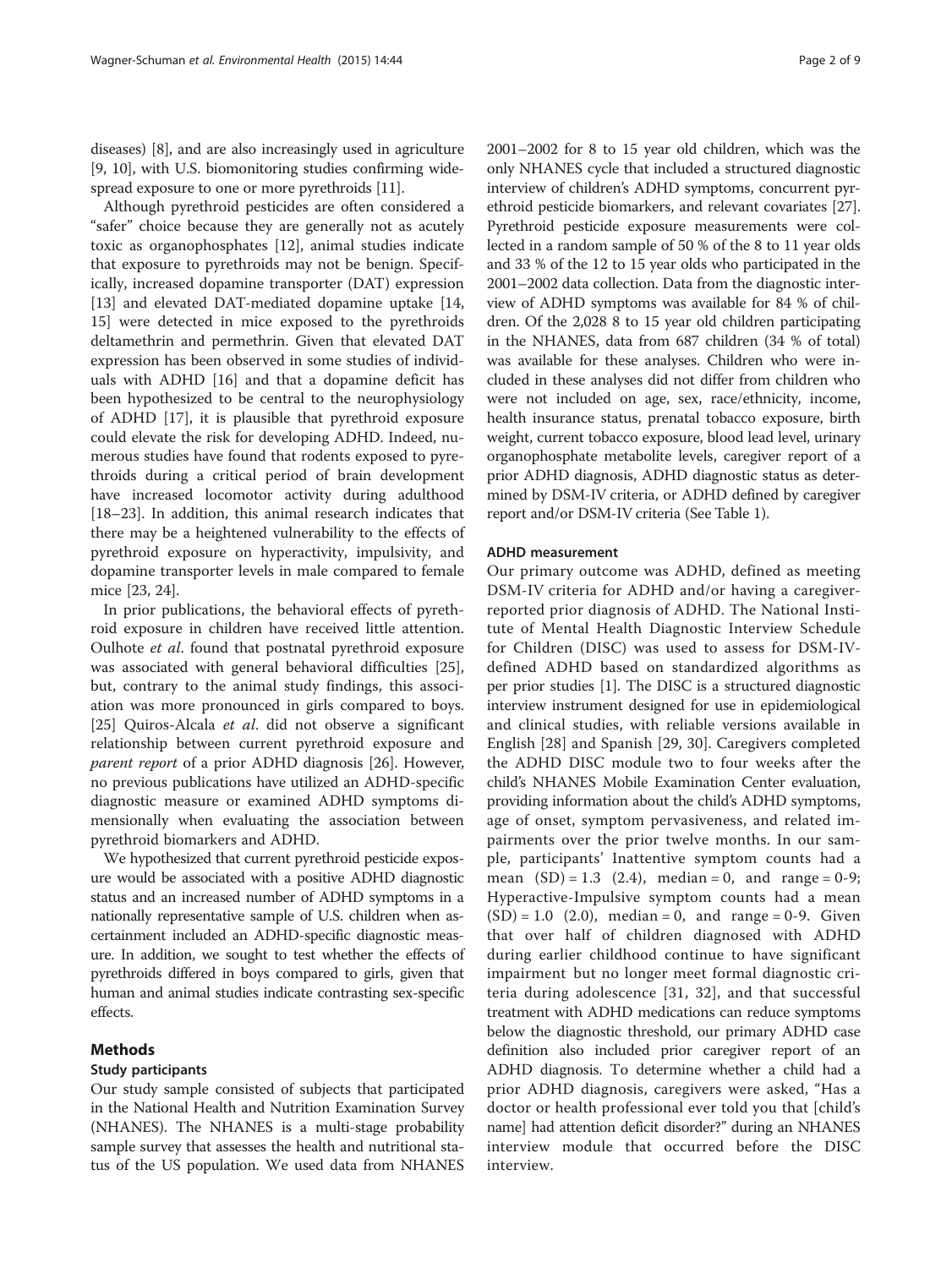<span id="page-2-0"></span>

|  |  | Table 1 Comparison of characteristics for participants age 8-15 years not included and included in sample |  |  |  |  |  |  |
|--|--|-----------------------------------------------------------------------------------------------------------|--|--|--|--|--|--|
|--|--|-----------------------------------------------------------------------------------------------------------|--|--|--|--|--|--|

|                                                   | Not Included                       |                   |                        | Included                           |                   |                        |
|---------------------------------------------------|------------------------------------|-------------------|------------------------|------------------------------------|-------------------|------------------------|
| Characteristic                                    | N with Characteristic <sup>a</sup> | $\%$ <sup>a</sup> | Overall N <sup>a</sup> | N with Characteristic <sup>a</sup> | $\%$ <sup>a</sup> | Overall N <sup>a</sup> |
| Age 8-11 years                                    | 490                                | 46.8              | 1341                   | 307                                | 46.5              | 687                    |
| Male gender                                       | 661                                | 51.3              | 1341                   | 323                                | 52.9              | 687                    |
| Race/ethnicity                                    |                                    |                   |                        |                                    |                   |                        |
| African American                                  | 451                                | 15.4              | 1341                   | 210                                | 13.0              | 687                    |
| Mexican American                                  | 386                                | 11.0              | 1341                   | 205                                | 11.1              | 687                    |
| Other race/ethnicity                              | 111                                | 14.2              | 1341                   | 56                                 | 12.5              | 687                    |
| White, non-Hispanic                               | 393                                | 59.4              | 1341                   | 216                                | 63.4              | 687                    |
| Caregiver report of ADHD                          | 96                                 | 9.7               | 1139                   | 66                                 | 10.8              | 684                    |
| DSM-IV Defined ADHD                               | 75                                 | 9.9               | 966                    | 55                                 | 9.6               | 667                    |
| ADHD by DSM-IV Criteria and/or Caregiver report   | 137                                | 17.8              | 980                    | 93                                 | 14.6              | 687                    |
| Poverty-Income Ratio                              |                                    |                   |                        |                                    |                   |                        |
| < 1.00                                            | 370                                | 20.9              | 1260                   | 203                                | 20.7              | 664                    |
| 1.00-1.85                                         | 318                                | 22.7              | 1260                   | 155                                | 20.2              | 664                    |
| $>1.85 - 3.00$                                    | 231                                | 20.0              | 1260                   | 125                                | 22.0              | 664                    |
| >3.00                                             | 341                                | 36.4              | 1260                   | 181                                | 37.1              | 664                    |
| Reported health insurance                         | 1109                               | 88.0              | 1325                   | 564                                | 83.6              | 681                    |
| Reported prenatal tobacco exposure                | 203                                | 17.2              | 1325                   | 92                                 | 18.1              | 677                    |
| Birth weight <2.5 kg                              | 130                                | 8.2               | 1322                   | 50                                 | 5.9               | 682                    |
| Reported current household tobacco smoke exposure | 298                                | 23.2              | 1326                   | 145                                | 22.7              | 683                    |
| Urinary 3-PBA < LOD                               | 29                                 | 23.2              | 148                    | 131                                | 21.2              | 687                    |

Abbreviations: ADHD, Attention-Deficit/Hyperactivity Disorder; DSM-IV, Diagnostic and Statistical Manual of Mental Disorders, Fourth Edition; SE, standard error; LOD, limit of detection; 3-PBA, 3-phenoxybenzoic acid

<sup>a</sup>N reflects actual sample size, % is weighted to reflect national prevalence estimates

# Pyrethroid pesticide exposure biomarker

Our primary exposure was urinary levels of 3 phenoxybenzoic acid (3-PBA). 3-PBA is a metabolite of several pyrethroid pesticides, and is the most frequently detected pyrethroid metabolite in studies of children that assess pyrethroid exposure from multiple sources (including food and within the home) [\[11](#page-8-0)]. Urinary measures of 3-PBA were determined using high-performance liquid chromatography/electrospray chemical ionization/tandem mass spectrometry [[27](#page-8-0), [33](#page-8-0)]. The limit of detection for 3- PBA was 0.1 μg/l.

# Covariates

We included potential confounders that might bias the association between pyrethroid pesticide biomarkers and ADHD in the statistical models. These were chosen based on their association with ADHD in the prior literature, and included child sex [[34\]](#page-8-0), household income to poverty line ratio [PIR] (in quintiles) [\[1](#page-7-0)], age [\[34](#page-8-0)], race/ethnicity (African-American, Mexican-American, Non-Hispanic white, or Other race) [[1\]](#page-7-0), health insurance status (yes or no) [\[35](#page-8-0)], prenatal tobacco exposure (yes or no) [[36](#page-8-0), [37\]](#page-8-0), blood lead level [36, 37] ( $log_{10}$ -transformed), and urinary organophosphate pesticide metabolite level [[6](#page-8-0)]

(3 dimethyl alkylphosphate [DMAP],  $log_{10}$ -transformed). Race was identified by the caregiver. The Other race category (N = 56) included both non-Mexican Hispanic individuals as well as those individuals who identified as "other race" because of the small number of participants identified in either group. Health insurance status was reported by the caregivers. Models were also adjusted for urinary creatinine levels (as recommended by Barr et al. [[38\]](#page-8-0)) to account for urine dilution.

# Analyses

This study was determined to be exempt from review by the institutional review board (IRB) at Cincinnati Children's Hospital Medical Center (Study #: 2011-1686). Descriptive statistics on the prevalence of ADHD [DSM-IV-defined ADHD and/or reported prior diagnosis] were tabulated for those who had urinary 3-PBA levels below and above the limit of detection.

The association between ADHD and urinary 3-PBA (levels below versus above the limit of detection) was analyzed via logistic regression, adjusting for potential confounders. Logistic regression was used to examine the association between continuous urinary 3-PBA levels  $(log_{10}$ -transformed due to skewed distributions) and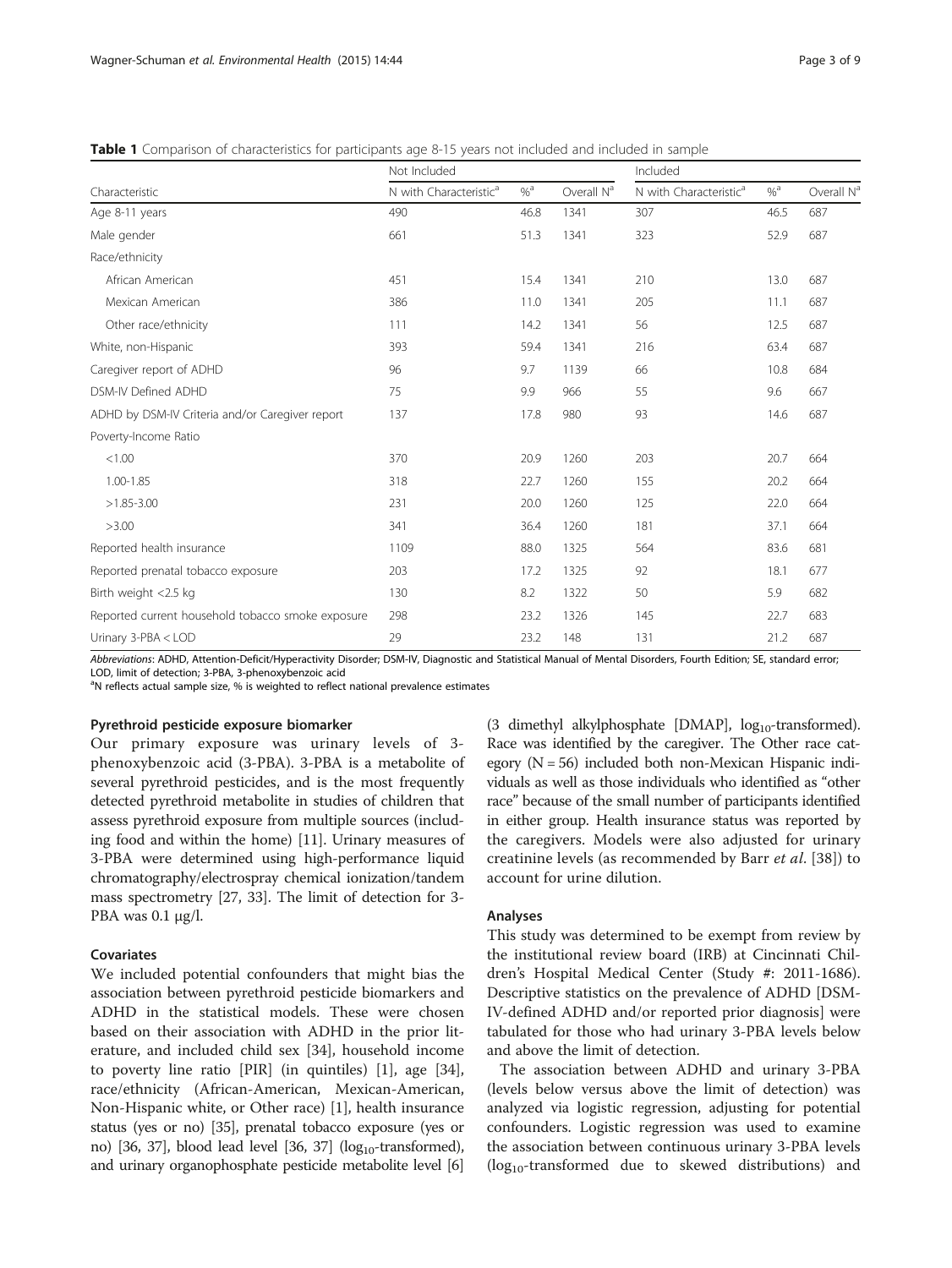ADHD, adjusting for potential confounders. To examine the consistency of pyrethroid pesticide associations, additional analyses, available in Additional file [1:](#page-7-0) Table S1 and Additional file [2:](#page-7-0) Table S2, were conducted to examine associations with the individual components of our ADHD case definition separately [i.e., 1) meeting DSM-IV criteria for ADHD, 2) having a caregiver report of a prior ADHD diagnosis] but are less precise due to smaller cell sizes.

We used Poisson regression to assess the relationship between urinary 3-PBA levels and the number of inattentive and hyperactive symptoms endorsed as being present 'often' in at least two settings, adjusting for potential confounders. The Poisson distribution accounts for the skewed and count nature of these data. Analyses investigated urinary 3-PBA levels as both a dichotomous predictor (levels below versus above the limit of detection) and a continuous predictor ( $log_{10}$ -transformed levels). For each model, adjusted count ratios were calculated to determine the mean percent increase in symptom counts beyond that of the reference group for each stratum of the 3-PBA variables.

To examine the dose–response relationship between continuous 3-PBA levels and ADHD, we fit 3-knot restricted cubic polynomial splines (with knots at the  $10<sup>th</sup>$ ,  $50<sup>th</sup>$ , and  $90<sup>th</sup>$  percentiles of  $log_{10}$ -transformed urinary 3-PBA levels), adjusting for potential confounders. Analyses using restricted cubic polynomial splines provide flexibility in modeling the relationship between the exposure and the outcome, and avoid assumptions about model linearity [\[39](#page-8-0)].

Finally, due to evidence that the neurobehavioral effects of pyrethroid pesticide exposure may differ in males and females, we conducted stratified analyses by child gender and formally tested effect measure modification using a sex\*3-PBA interaction term in our logistic regression models.

Analyses were performed using SUDAAN (version 9, Research Triangle Institute, Research Triangle Park, NC) to account for NHANES' complex survey design. Sample weights were applied according to National Center for Health Statistics guidelines to generate all estimates.

# Results

# Descriptive statistics

Among 8 to 15 year old participants  $(n = 687)$ , 14.6 % (95 % CI, 10.6-19.8) met our primary ADHD definition: meeting DSM-IV criteria for ADHD and/or having a prior ADHD diagnosis. Table [1](#page-2-0) lists separate rates of participants 1) meeting DSM-IV criteria for ADHD and 2) having a prior reported ADHD diagnosis. The weighted mean urinary 3-PBA level in our sample was 1.14 μg/L (Standard Error  $\pm$ 0.22), and the 10<sup>th</sup>, 50<sup>th</sup>, and 90<sup>th</sup> percentiles were 0.07, 0.29, and 1.94 μg/L respectively. Urinary 3-PBA levels were below the limit of detection (LOD) in 21.1 % ( $N = 131$ ) of participants.

#### Associations between pyrethroid pesticides on ADHD

In bivariate analyses, the prevalence of ADHD was higher in those who had detectable urinary pyrethroid pesticide levels than in those with non-detectable levels (16.0 % vs 9.6 %,  $p = 0.03$ ). After confounder adjustment, children who had detectable urinary 3-PBA levels were more than twice as likely to have ADHD compared with those who had non-detectable levels (adjusted odds ratio [aOR] 2.42; 95 % confidence interval [CI] 1.06, 5.57). Each 10-fold increase in urinary 3-PBA level (corresponding approximately to a shift of 3-PBA levels from the  $20^{th}$  to  $80^{th}$  percentile) was associated with a 57 % increase in the prevalence of ADHD (aOR 1.57; 95 % CI 0.88, 2.78).

In sex-stratified analyses, we found stronger associations between urinary 3-PBA levels and ADHD in boys compared to girls. Boys with detectable urinary 3-PBA levels were almost three times as likely to have ADHD compared with boys who had non-detectable levels (aOR 2.95; 95 % CI 1.07, 8.08), while the effects of 3-PBA levels in girls were smaller (aOR for girls with detectable vs nondetectable levels: 1.54; 95 % CI 0.32, 7.33). However, the effect modification (3-PBA\*sex interaction term) p-value was not statistically significant ( $p = 0.68$ ). Modeling urinary 3-PBA levels as a logarithmically-transformed continuous variable was more suggestive of sex-specific effects (3-PBA\*sex interaction term  $p = 0.09$ ). For boys, a 10-fold increase in urinary 3-PBA level was associated with a 43 % increase in the prevalence of having either DSM-IV-defined or parent-reported ADHD (aOR 1.43; 95 % CI 1.05, 1.94), while for girls this association was null (aOR 0.91; 95 % CI 0.57, 1.43).

# Associations between pyrethroid pesticides and ADHD symptom counts

Higher 3-PBA levels were associated with an increasing number of hyperactive-impulsive symptoms. Hyperactiveimpulsive symptom counts were 77 % higher for children with detectable 3-PBA levels compared to children with non-detectable levels (adjusted count ratio [aCR] 1.77; 95 % CI 0.95, 3.30) (Table [2\)](#page-4-0). A similar relationship was observed when 3-PBA levels were modeled as a continuous  $log_{10}$ -transformed variable: every 10-fold increase in urinary 3-PBA levels was associated with a 50 % increase in hyperactive-impulsive symptoms (aCR 1.50; 95 % CI 1.03, 2.19). No significant or borderline significant associations were observed between inattentive symptom counts and 3-PBA levels (modeled as either a dichotomous or continuous variable) in whole sample models (Table [2\)](#page-4-0).

Sex-stratified analyses revealed significant associations between 3-PBA levels and ADHD symptom counts in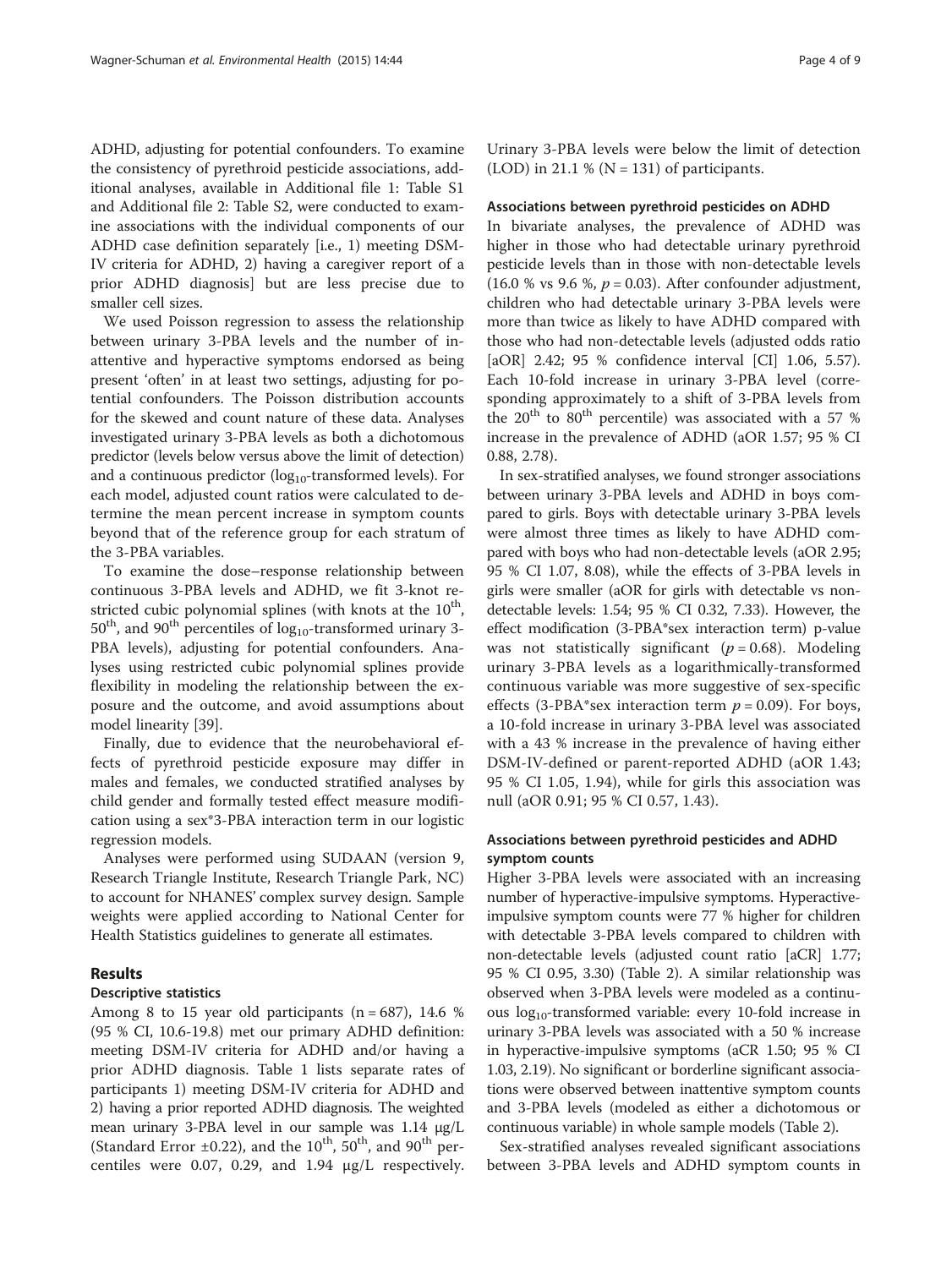<span id="page-4-0"></span>Table 2 Adjusted count ratios<sup>a</sup> for association of urinary 3-PBA levels with inattentive and hyperactive-impulsive symptom counts

|                                    | Inattentive<br>Symptom Count | Hyperactive-Impulsive<br>Symptom Count |  |  |
|------------------------------------|------------------------------|----------------------------------------|--|--|
|                                    | ACR (95 % CI)                | ACR (95 % CI)                          |  |  |
| Urinary 3-PBA Level $\geq$ LOD     |                              |                                        |  |  |
| Overall                            | 1.26 (0.75, 2.12)            | 1.77 (0.95, 3.30)                      |  |  |
| <b>Boys</b>                        | 1.61(0.92, 2.80)             | 2.49 (1.17, 5.27)                      |  |  |
| Girls                              | 0.89(0.44, 1.81)             | 1.01 (0.51, 2.00)                      |  |  |
| $Log10$ -transformed Urinary 3-PBA |                              |                                        |  |  |
| Overall                            | 1.21 (0.83, 1.78)            | 1.50 (1.03, 2.19)                      |  |  |
| <b>Boys</b>                        | 1.49 (1.05, 2.12)            | 1.57 (1.05, 2.34)                      |  |  |
| Girls                              | 1.00 (0.58, 1.71)            | 1.51 (0.88, 2.60)                      |  |  |

Abbreviations: 3-PBA, 3-phenoxybenzoic acid; ACR, Adjusted Count Ratios; LOD, limit of detection

<sup>a</sup>Adjusted for child's age, race/ethnicity, income, health insurance status,

prenatal tobacco exposure, blood lead level ( $log_{10}$ -transformed), urinary

organophosphate metabolite level ( $log_{10}$ -transformed), and urinary creatinine level. Overall models also adjust for sex

boys but not girls (Table 2). Hyperactive-impulsive symptoms were more than double in boys with detectable urinary 3-PBA levels compared to those with non-detectable levels (aCR 2.49; 95 % CI 1.17, 5.27). When 3-PBA levels were modeled as a log<sub>10</sub>-transformed continuous variable, each 10-fold increase in urinary 3-PBA levels was associated with a 49 % increase in inattentive symptom counts (aCR 1.49; 95 % CI 1.05, 2.12) and a 57 % increase in hyperactive-impulsive symptom counts (aCR 1.57; 95 % CI 1.05, 2.34) among boys.

# Spline analyses

Our restricted cubic polynomial spline analysis in the overall sample suggested a steeper increase in the logodds of ADHD at the lower 3-PBA levels, with the association between the log-odds of ADHD and pyrethroid metabolite levels remaining elevated but plateauing at higher 3-PBA levels (Fig. [1\)](#page-5-0). Sex-stratified spline analyses demonstrated sex-specific effects of pyrethroid exposure. In boys, a curvilinear dose–response relationship was observed between 3-PBA levels and increasing log-odds of ADHD with no plateau level observed (Fig. [2\)](#page-5-0). Spline analysis in girls revealed a relatively flat relationship between 3-PBA exposure levels and ADHD such that increasing pyrethroid metabolite levels did not appreciably increase log-odds of ADHD (Fig. [3](#page-6-0)). The likelihood ratio test for all 3 splines (overall sample, boys only, and girls only) had  $p < 0.01$ , indicating goodness of fit for all three models.

# **Discussion**

Higher pyrethroid exposure was associated with an elevated odds of ADHD and ADHD symptoms in this nationally representative sample of US children. Our

results are consistent with the findings in animal models [[21](#page-8-0)–[24](#page-8-0)], but contrast with a study by Quiros-Alcala et al. which also used an NHANES sample but did not find pyrethroid exposure to be significantly associated with ADHD [[26\]](#page-8-0). This contrasting result may be due to differences in the primary outcome definition. The Quiros-Alcala et al. study's primary outcomes were based on parental report of ADHD and/or parental report of a learning disability; they did not incorporate diagnosis of ADHD or ADHD symptom counts as determined by the DISC, which may represent more sensitive measures. Additional differences between the Quiros-Alcala et al. study and the present study include the age range (6–15 vs. 8–15 year old) and NHANES study years (1999–2002 vs. 2001–2002). Another prior study in children found an association between postnatal pyrethroid exposure and a general parent-report measure of behavior problems, but did not find a specific association with hyperactivity/inattention [[25](#page-8-0)], perhaps due to the diminished sensitivity of their 5-item ADHD symptom measure (compared to our DSM-IV-based measure of 18 symptoms).

Our results suggest that pyrethroid pesticide exposure may be more strongly associated with hyperactiveimpulsive than inattentive symptoms. This is consistent with previous animal studies demonstrating that pyrethroid exposure during gestation and early childhood results in hyperactivity and impulsive-like behavior [\[19, 23](#page-8-0)]. Should the link between pyrethroid exposure and hyperactivity-impulsivity in children be replicated, these findings might represent a potential pyrethroidspecific ADHD phenotype. Efforts to characterize etiologicspecific ADHD phenotypes are paramount not only to elucidating the biologic basis of ADHD: they may ultimately prove useful in defining subgroups of children with ADHD with a distinct course, comorbidity profile, and intervention response, and thus form the basis for targeted clinical and treatment efforts [[4\]](#page-7-0).

We observed sex-specific effects of pyrethroid exposure. Urinary pyrethroid biomarkers were associated with increased odds of an ADHD diagnosis and number of ADHD symptoms for boys but not girls in logistic and poisson regression as well as spline analyses. The sex\*pyrethroid interaction had a borderline significant p-value of 0.09 when 3-PBA was modeled as a logarithmically-transformed continuous variable. In contrast, the interaction was not statistically significant ( $p = 0.68$ ) when 3-PBA was modeled as a dichotomous variable [above versus below the limit of detection]). Of note, we had reduced statistical power to detect sex\*pyrethroid interactions in dichotomous models due to relatively small numbers of participants having the ADHD diagnosis. This pattern suggesting possible sexspecific effects is consistent with prior animal studies that reported greater impulsive and hyperactive symptoms in exposed male but not female mice [[23](#page-8-0), [24](#page-8-0)]. Further, these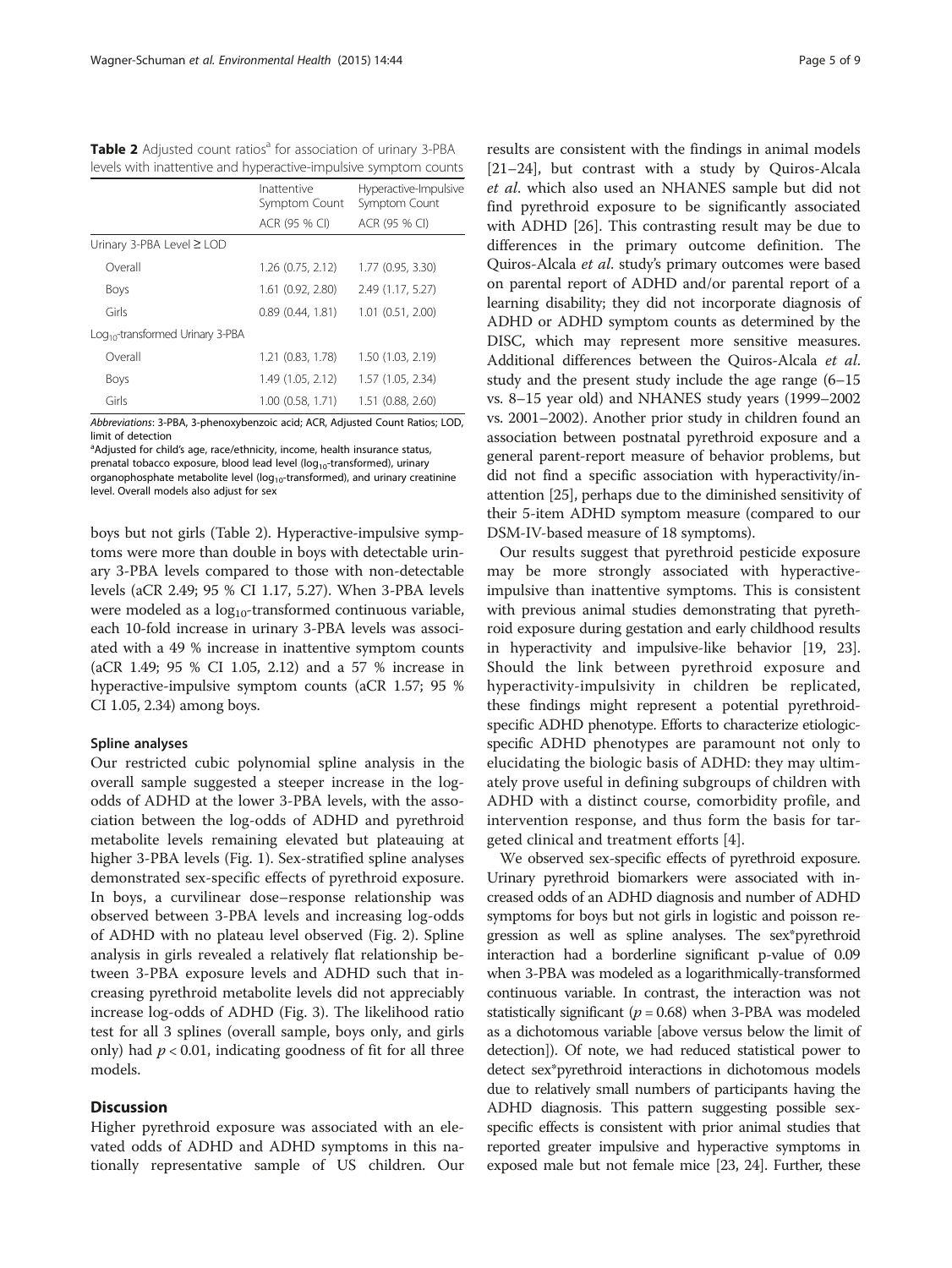<span id="page-5-0"></span>

animal studies suggest that male-specific effects of pyrethroid exposure on the brain dopamine system underlie the observed sexual dimorphism in behavioral effects [\[23](#page-8-0), [24](#page-8-0)]. It should be noted that Oulhote et al. found a stronger adverse association between pyrethroid exposure and a measure of total behavioral difficulties as well as oppositional/conduct-specific problems in girls compared to boys [[25](#page-8-0)], although the contrast between their findings and our own is not direct given that the sex-specific effects were observed on different outcomes. Quiros-Alcala et al. did not

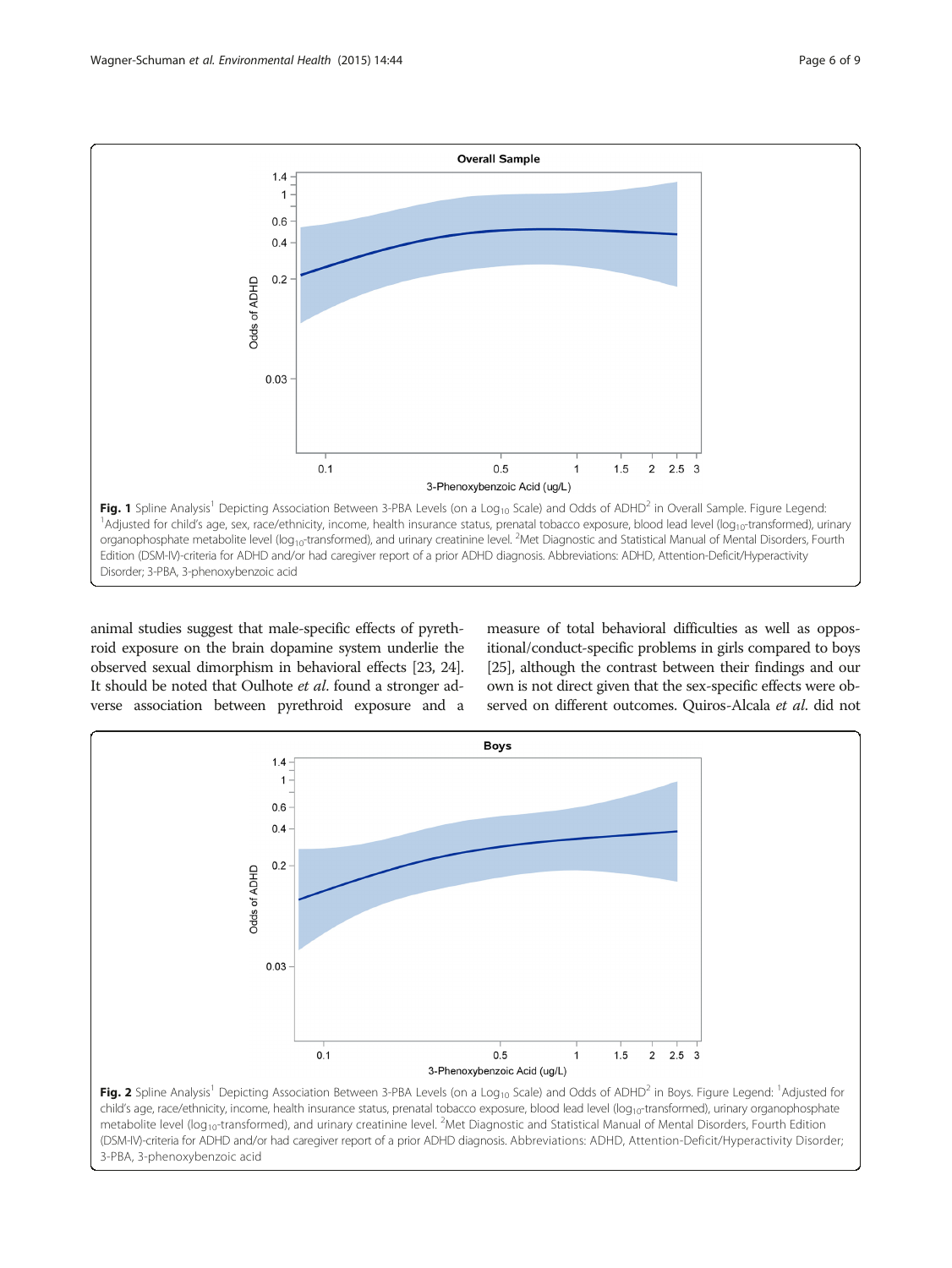<span id="page-6-0"></span>

find any significant interactions (all  $p > 0.10$ ) between sex and pyrethroid exposure, and it is not clear if they observed any patterns suggesting possible sex-specific effects despite the failure to meet thresholds for statistical significance. Certainly, further study of sex-specific vulnerability to pyrethroid exposure is warranted, given mounting evidence that the adverse effects of some ADHD risk factors may be accentuated or limited to certain groups [\[40\]](#page-8-0).

Strengths of this study included our use of a nationally representative sample of the U.S. population, such that pyrethroid exposure levels are more likely to represent the experience of a broad range of American children and adolescents compared to regionally based studies. In addition, our use of both linear and spline models allowed us to explore more carefully the dose–response relationship between childhood pyrethroid metabolite levels and ADHD. Our exploration of the relationship between pyrethroid levels and ADHD symptom counts – in addition to ADHD diagnostic status – also enable a fuller appreciation of the unique ADHD sub-domains that might be more affected by pyrethroid exposure. However, it should be noted that our Poisson models show some evidence of over-dispersion and therefore significance may be overestimated.

An additional limitation of our study is that pyrethroid exposure was assessed using 3-PBA concentrations in a single spot urine sample. Given that pyrethroids are non-persistent and rapidly metabolized, serial measurements would provide a more accurate measurement of typical exposure [[41\]](#page-8-0), and are recommended in future

studies. It should also be noted that 3-PBA detected in child urine may not be due entirely to exposure to parent pyrethroid compounds, as there may also be a minor contribution from exposure to a byproduct formed after pyrethroids have been hydrolyzed in the environment. Thus, we expect that some degree of exposure misclassification occurred in this study; if it is non-differential in nature, the tendency would be to bias toward the null, making results an under-, rather than overestimate of the true association [[42](#page-8-0), [43](#page-8-0)]. Subsequent studies should also examine the association between measures of prenatal pyrethroid exposure (which are not available in NHANES) and later development of ADHD, as data from animal studies suggest that both the prenatal and postnatal periods may represent susceptible phases for pyrethroid neurotoxicity [[18](#page-8-0)–[23](#page-8-0)]. Another caveat to our study is that we categorized urinary pyrethroid concentrations using the LOD as a cut point because the LOD represents an easily interpretable threshold. However, to guard against the assumption of constant effect sizes without our categories, we also conducted analyses using a restricted cubic polynomial spline, which makes no assumptions about the shape of the dose–response relationship (see Figs. [1, 2,](#page-5-0) 3).

Misclassification of ADHD may also have played a role in analyses for which case ascertainment included caregiver report of the child's prior diagnosis of ADHD, as we cannot verify that doctors in community-based settings used DSM-IV criteria when establishing ADHD diagnoses [\[44](#page-8-0)]. However, our results were similar in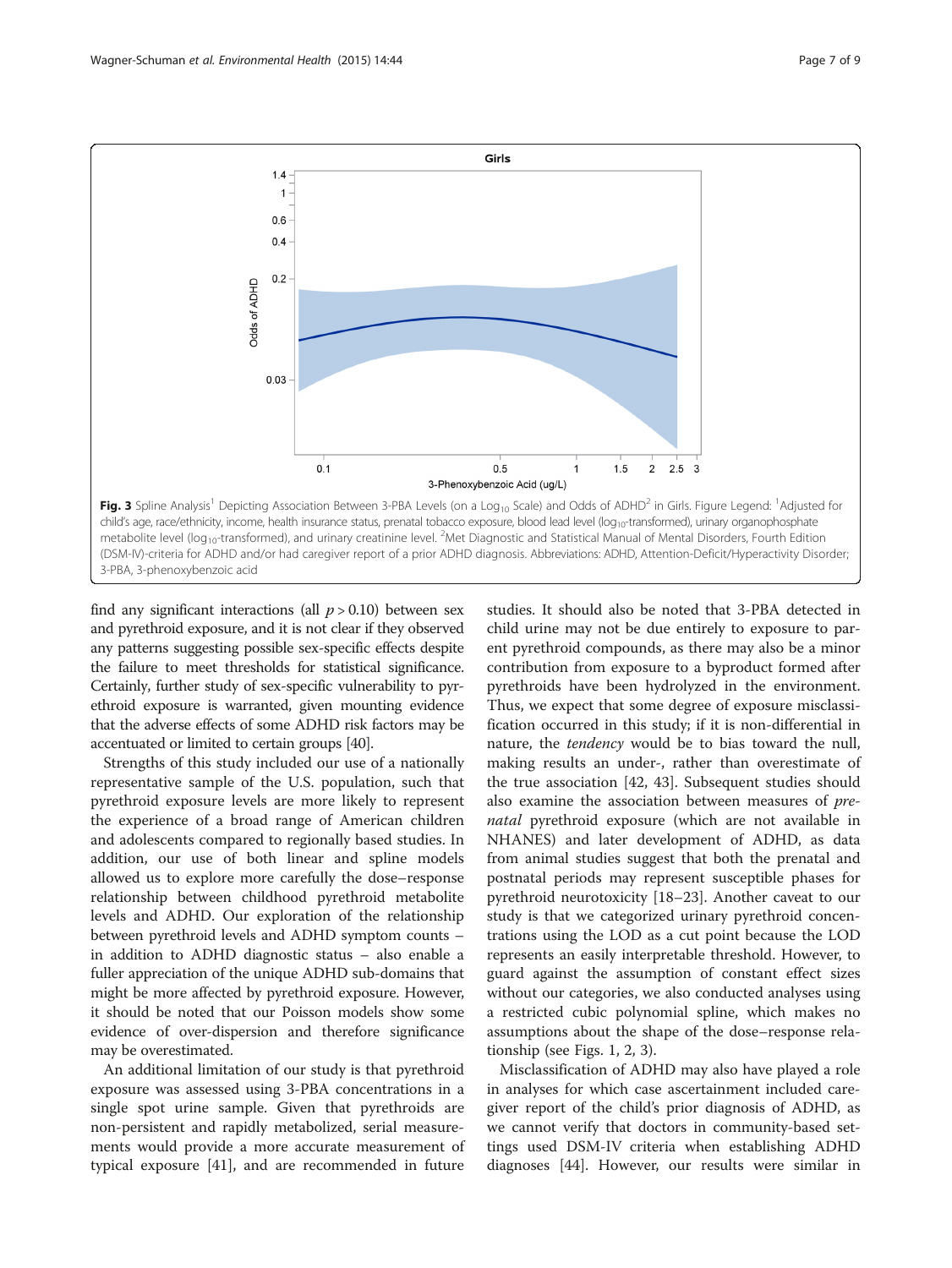<span id="page-7-0"></span>direction and magnitude when ADHD diagnosis was based on the standardized, valid, and reliable DISC instrument (see Additional file 1: Table S1), although the findings were less precise (likely due to a reduction in cell size for this outcome), and the DISC is a caregivercompleted measure that does not incorporate teacher reports of ADHD symptoms. Furthermore, we caution that correlation does not prove causation in this crosssectional study. Although we adjusted for a number of potential confounders, we were unable to control for genetic and other factors (e.g., diet, other aspects of the caregiving environment) that may account for the observed associations and could in fact represent reverse causality. Nonetheless, prospective animal studies in which case and control subjects had identical genetic lineages and rearing environments, but differed only in the pesticide exposure, document pyrethroid effects on hyperactivity and impulsivity [\[18](#page-8-0)–[23](#page-8-0)] that corroborate our findings.

# Conclusions

Our results suggest an association between childhood urinary pyrethroid pesticide biomarkers and ADHD, particularly hyperactive-impulsive symptoms, and these associations may be stronger in boys than girls. Given the growing use of pyrethroid pesticides and the perception that they represent a safer pesticide alternative, these results may be of considerable public health importance. However, replication of findings is warranted in prospective, longitudinal studies with serial measurements of pyrethroid pesticide exposure.

# Additional files

[Additional file 1: Table S1.](http://www.ehjournal.net/content/supplementary/s12940-015-0030-y-s1.docx) Adjusted Odds Ratios<sup>1</sup> of DSM-IV-Defined ADHD and Caregiver-Reported ADHD by Urinary 3-PBA Status. Table shows adjusted odds ratio of DSM-IV-defined ADHD separately from adjusted odds ratio of caregiver-reported ADHD by urinary 3-PBA status (above versus below the limit of detection).

[Additional file 2: Table S2.](http://www.ehjournal.net/content/supplementary/s12940-015-0030-y-s2.docx) Adjusted Odds Ratios of DSM-IV-Defined ADHD and Caregiver-Reported ADHD for every 10-fold Increase in Urinary 3-PBA Levels. Table shows adjusted odds ratio of DSM-IV-defined ADHD separately from adjusted odds ratio of caregiver-reported ADHD for every 10-fold increase in urinary 3-PBA levels.

#### Abbreviations

ADHD: attention-deficit/hyperactivity disorder; 3-PBA: 3-phenoxybenzoic acid; DSM-IV: Diagnostic and Statistical Manual of Mental Disorders-Fourth Edition; DISC: Diagnostic Interview Schedule for Children; LOD: limit of detection; AOR: adjusted odds ratio; CI: confidence interval; ACR: adjusted counts ratio; U.S.: United States; DAT: dopamine transporter; NHANES: National Health and Nutrition Examination Survey; PIR: income to poverty line ratio; SE: standard error; DMAP: 3-dimethyl alkylphosphate.

#### Competing interests

Financial Disclosures: The authors have no financial conflicts of interest (relationship with or receipt of funds from any organization that may gain or lose financially from the publication of this manuscript) to disclose.

Non-Financial Disclosures: Dr. Bruce Lanphear has the following non-financial disclosures: California Attorney General's Office - Consultant and Expert Witness; California Department of Toxic Substance Disease Control – Consultant; U.S. Environmental Protection Agency – Consultant. The other authors have no potential non-financial conflicts of interest.

#### Authors' contributions

MWS participated in interpretation of data, drafting and revision of the manuscript. JR conceived of the study and participated in interpretation of the statistical analysis, as well as revision of the manuscript. PA performed and interpreted the statistical analysis, and participated in drafting and revision of the manuscript. JB contributed to the study design, and participated in interpretation of the statistical analysis and manuscript revision. BL contributed to the study design, and participated in interpretation of the statistical analysis and manuscript revision. JE contributed to the study design, and participated in interpretation of the statistical analysis and manuscript revision. KY participated in interpretation of the statistical analysis, as well as revision of the manuscript. TF conceived of and designed the study, acquired the data, participated in analysis and interpretation of the data, and drafted and revised the manuscript. All authors read and approved the final manuscript.

### Acknowledgements

Independent Statistical Analysis: Data analyzed for this investigation was collected by the National Center for Health Statistics. All analyses, interpretations, and conclusions expressed in this manuscript are those of the authors and not the National Center for Health Statistics, which is responsible only for the initial data.

#### Sources of funding

This study was supported by the National Institute of Health grants R01ES015991 and R01ES015991-04S1 (JRR, BL, KY, TF), P30ES005022 (JRR), K23 MH083881 (TF), K24 MH064478 (JE), R00 ES020346 (JB), R01ES015517-01A1 (KY). Manuscript preparation and submission was supported by the Division of Developmental and Behavioral Pediatrics, Cincinnati Children's Hospital Medical Center.

#### Author details

<sup>1</sup> Cincinnati Children's Hospital Medical Center, 3333 Burnet Avenue Cincinnati, OH 45229, USA. <sup>2</sup>Rutgers Robert Wood Johnson Medical School and Environmental and Occupational Health Sciences Institute, 170 Frelinghuysen Road, EOHSI 340, Piscataway, NJ, USA. <sup>3</sup>University of Rochester School of Medicine and Dentistry, 265 Crittenden Blvd, Rochester, NY, USA. 4 Brown University School of Public Health, Box G-S121-2, Providence, RI 02912, USA. <sup>5</sup>Simon Fraser University, 3415 Ash Street, Vancouver, BC, Canada. <sup>6</sup>Department of Environmental and Occupational Medicine, Piscataway, NJ 08854, USA. <sup>7</sup>Department of Neurology, Center for Human Experimental Therapeutics, Rochester, NY 14642, USA. <sup>8</sup>Child & Family Research Institute, BC Children's Hospital, Vancouver, BC, Canada. <sup>9</sup>Division of General and Community Pediatrics, Cincinnati, OH 45229, USA. <sup>10</sup>Division of Developmental and Behavioral Pediatrics, Cincinnati, OH 45229, USA. <sup>11</sup>Division of Behavioral Medicine and Clinical Psychology, Cincinnati, OH 45229, USA.

# Received: 18 December 2014 Accepted: 8 May 2015 Published online: 28 May 2015

# References

- 1. Froehlich TE, Lanphear BP, Epstein JN, Barbaresi WJ, Katusic SK, Kahn RS. Prevalence, recognition, and treatment of attention-deficit/hyperactivity disorder in a national sample of U.S. children. Arch Pediatr Adolesc Med. 2007;161:857–64.
- 2. Merikangas KR, He JP, Brody D, Fisher PW, Bourdon K, Koretz DS. Prevalence and treatment of mental disorders among US children in the 2001–2004 NHANES. Pediatrics. 2010;125(1):75–81.
- 3. Barkley RA. Major life activity and health outcomes associated with attention-deficit/hyperactivity disorder. J Clin Psychiatry. 2002;63 Suppl 12:10–5.
- 4. Nigg JT. What Causes ADHD? Understanding What Goes Wrong and Why. New York: The Guilford Press; 2006.
- 5. Rauh VA, Garfinkel R, Perera FP, Andrews HF, Hoepner L, Barr DB, et al. Impact of prenatal chlorpyrifos exposure on neurodevelopment in the first 3 years of life among inner-city children. Pediatrics. 2006;118(6):e1845–59.